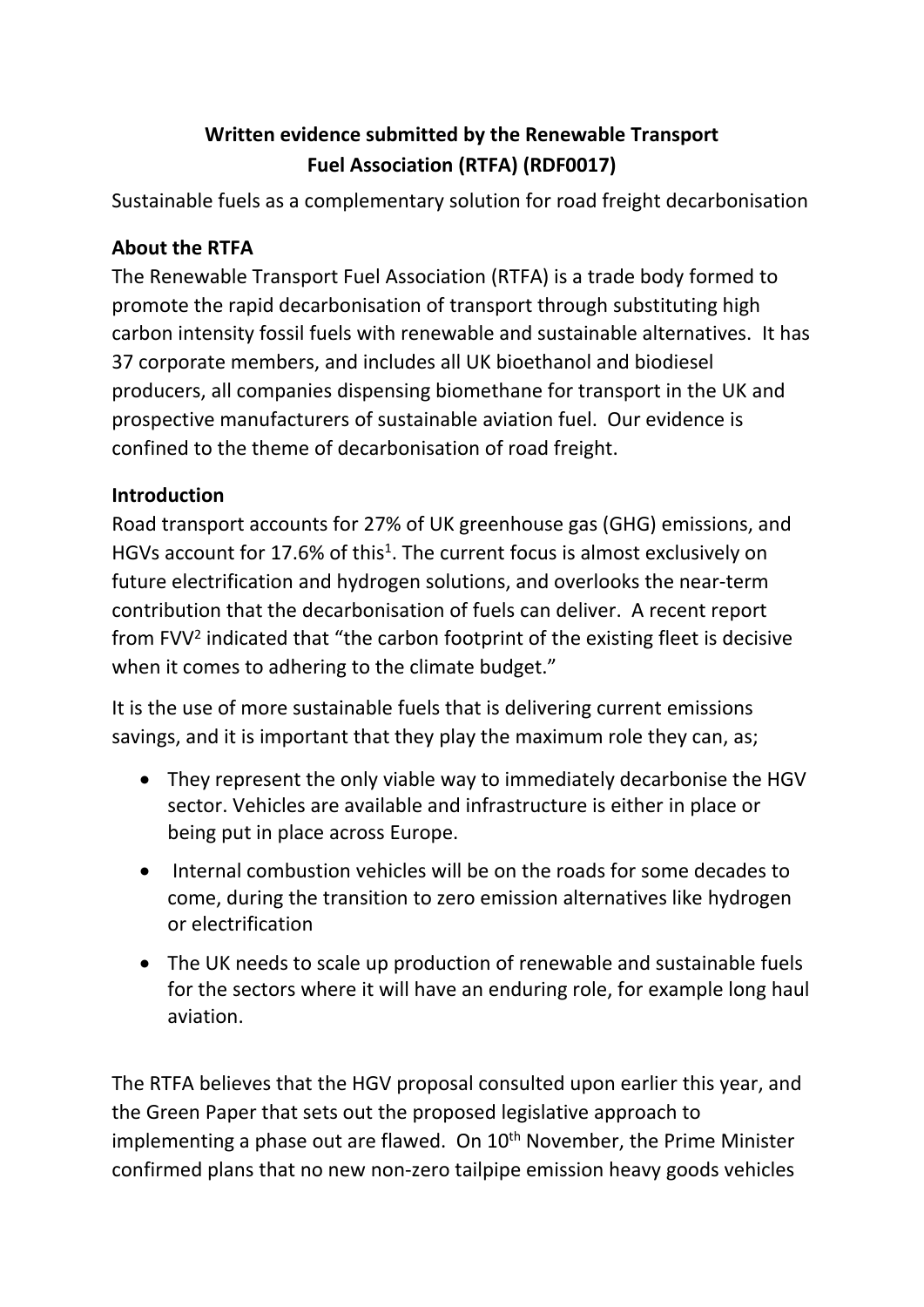(HGVs) would be sold beyond 2040<sup>3</sup>. The challenges of decarbonising road freight are well-understood and are not repeated here since we discussed them in our response to the recent HGV consultation<sup>4</sup>.

This response shows that a more holistic, life-cycle based approach is superior to a technology-specific approach. It can deliver greater carbon emission savings and enable them to take place sooner. It also allows OEMs to innovate optimum solutions for specific applications. There is no silver bullet to solve the decarbonisation of heavy duty vehicles (or indeed any transport mode), therefore no logic in dismissing options that can deliver real benefit, and quickly.

## **A Life-Cycle Approach is Essential**

This response is focused on decarbonisation and consequently we have looked at the probable impact on life-cycle greenhouse gas (GHG) emissions of the different vehicle and fuel combinations for road freight. Life cycle analysis is a technique for quantifying the environmental and human health impacts of a product over its lifespan and is sometimes referred to as 'cradle-to-grave analysis'.

Figure 1 shows how the various parts of a product's lifecycle fit together and it is important we consider all these steps to avoid unforeseen consequences that could arise by from too narrow a focus. The principle applies to all products.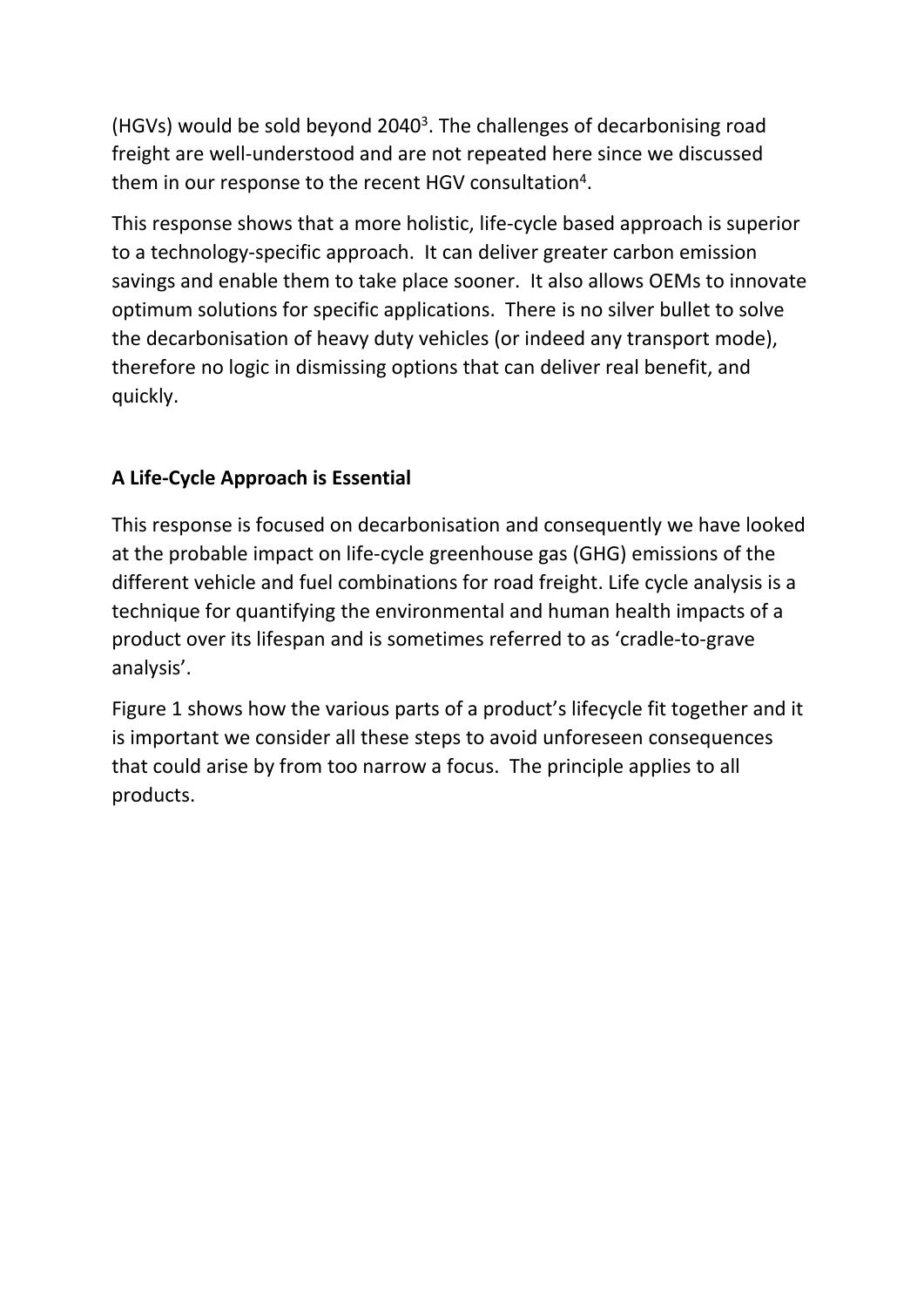

*Figure 1: Well-to-Wheel and vehicle Life Cycle Assessment system boundaries<sup>5</sup>*

Life Cycle Assessment (LCA) considers the impact of each step on the particular variable under consideration, in this case GHG emissions. GHG emissions are usually quantified in terms of "equivalent  $CO<sub>2</sub>$ " (CO<sub>2</sub>e). Whilst there are many emissions that impact climate change in LCA they are each converted to an equivalent amount of  $CO<sub>2</sub>$  and then summed to calculate the total in terms of  $CO<sub>2</sub>e$ . LCA considers the  $CO<sub>2</sub>e$  emissions associated with, for example, mining the raw materials (e.g. metals), processing those into usable material, manufacturing the product, the use of the product during its lifetime including any "fuel" consumed, and then the disposal/recycling of that product at the end of its life.

Currently we only consider tailpipe emissions in our legislative framework i.e. the "Tank-To-Wheels" (TTW) emissions shown in Figure 1 above. From this perspective, it is clear to see why the focus is on electric and fuel cell vehicles they emit no  $CO<sub>2</sub>$  from the vehicle at point of use. They are widely referred to as "zero emission vehicles", but this is a misnomer and is misleading; they are technically zero *tailpipe* emission vehicles. There are emissions associated with the production and distribution of the fuel they use, i.e. "Well-To-Tank" (WTT), and this can comprise a significant proportion of the full life cycle emissions of these vehicles, see the light green areas in Figure 2.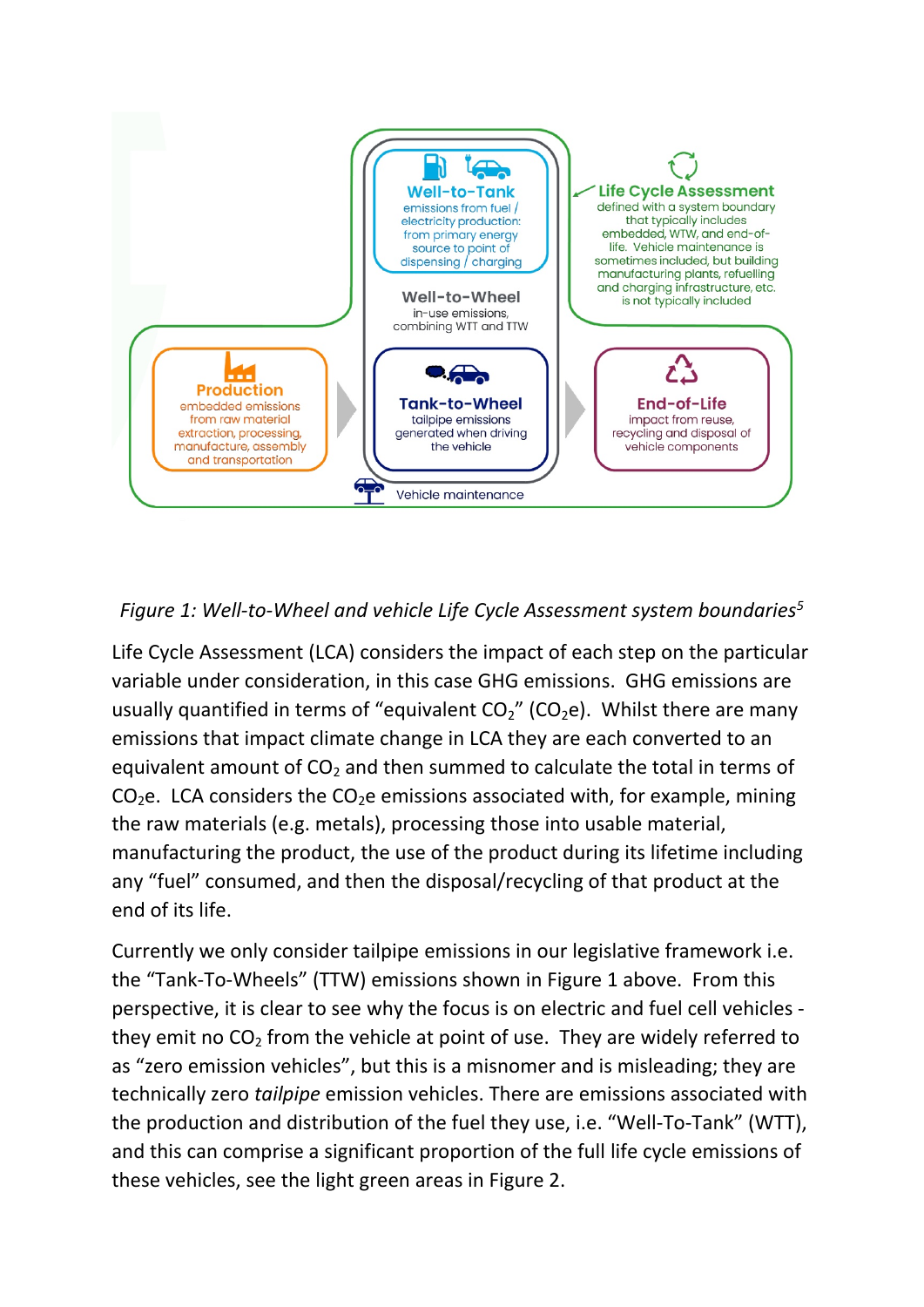

*Figure 2: LCA analysis of 28t rigid body truck propulsion systems (source: Scania)*

The data in Figure 2 is taken directly from a report published by Scania<sup>6</sup> in 2021 and shows the relative proportions of the  $CO<sub>2</sub>e$  emissions attributed to the various stages of the life cycle for different propulsion systems for a 28-tonne rigid body truck, based on the following assumptions:

- Vehicle lifetime: 500,000km
- Average payload: 6.1 tonnes
- Battery pack: 300kWh
- Only one battery pack is required for the lifetime of the vehicle (i.e. it does not have to be replaced)
- Recycling: The carbon footprint of the recovery and recycling of the BEV vehicle is the same as that of the ICE (Internal Combustion Engine) vehicle as the recycling of the battery pack has been *excluded* due to lack of data
- Grid carbon intensity (the amount of  $CO<sub>2</sub>e$  produced in generating the electricity): 2016 average EU mix of  $424gCO<sub>2</sub>e/kWh$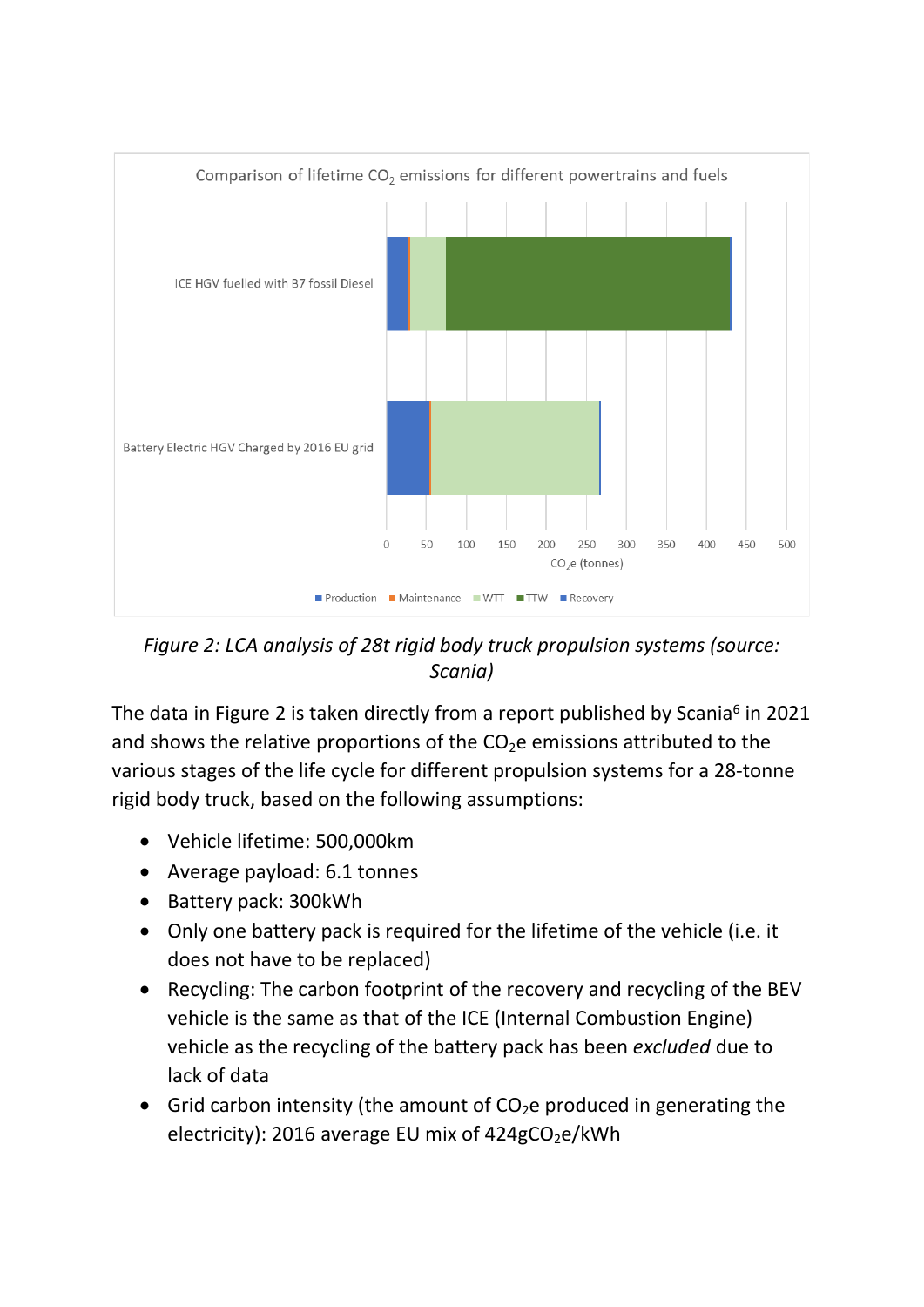Scania splits the in-use phase into the well-to-tank (WTT) and tank-to-wheel (TTW), recognising that the production of the "fuel" also generates  $CO<sub>2</sub>$ .

Figure 2 shows that the majority of  $CO<sub>2</sub>$  emissions come from the in-use phase, irrespective of the type of fuel used (the green bars in the figures). The results show that, for the 2016 EU average grid intensity, the total  $CO<sub>2</sub>$  emissions from the BEV version of the truck are significantly lower than the ICE version running on fossil diesel. However, the proportion of  $CO<sub>2</sub>$  emitted during the production phase is significant (~20% of the total) and a significant proportion of this is associated with the manufacture of the battery pack. In this example, the battery pack is 300kWh, equating to a range of around 300km and the embedded carbon in the vehicle manufacture is approximately double that of the ICE version.

Figure 3 shows what happens when diesel is replaced with a 100% renewable fuel. In this case, Scania have used hydrotreated vegetable oil (HVO) as a dropin fuel since their engines are already able to use it. This dramatically reduces emissions from the in-use phase of an ICE truck.



*Figure 3: LCA analysis using renewable sources for "fuel" production*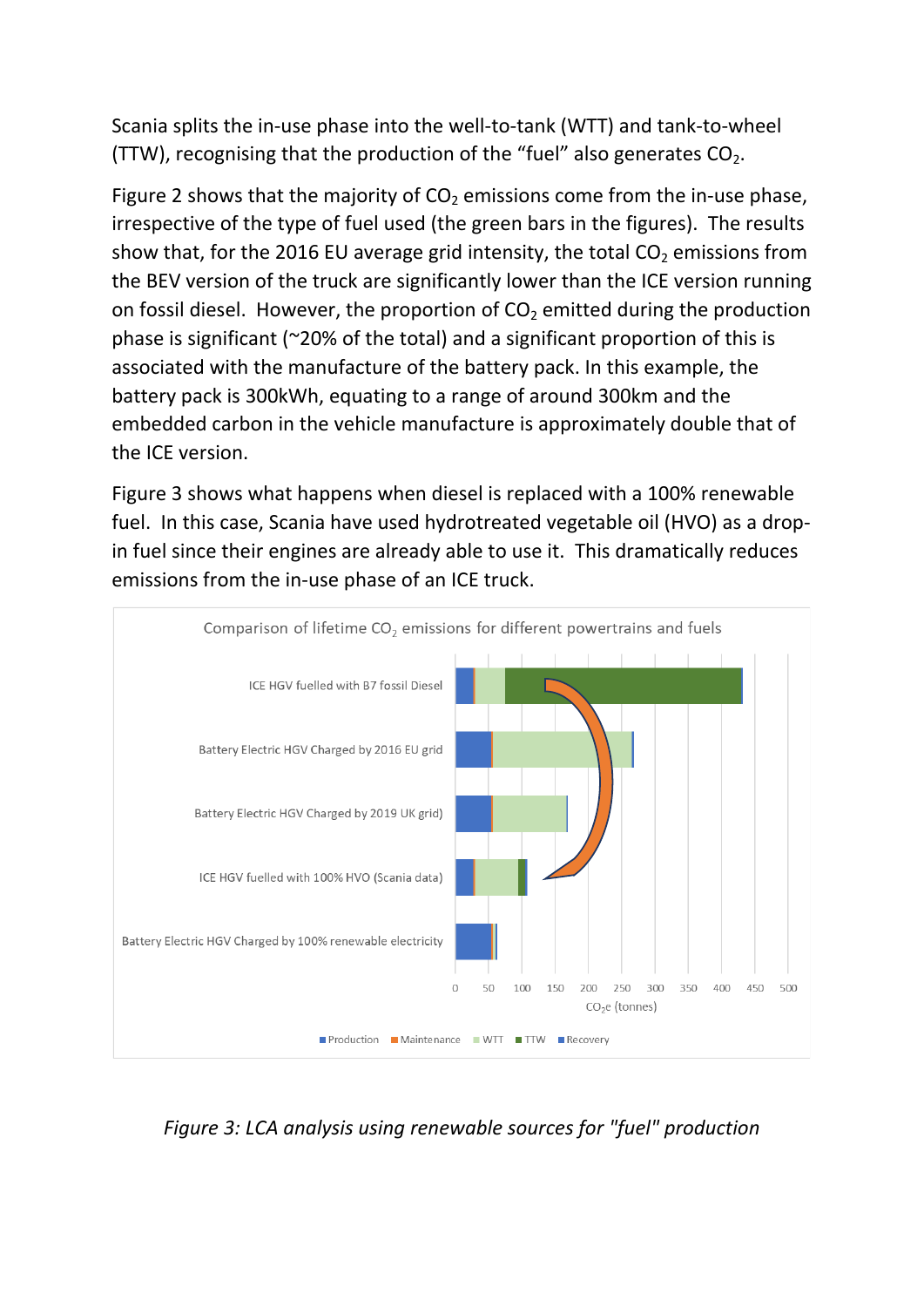It also shows the impact of different charging scenarios for the battery electric vehicle. Firstly, the 2019 UK grid intensity is significantly better than the average EU mix at  $225gCO<sub>2</sub>e/kWh$  (source: EEA) which further reduces the lifecycle emissions of the battery-electric version. Secondly, the WTT component drops to near zero for the electric truck if renewable energy (e.g. wind) is used to generate the electricity. Whilst the HVO ICE performance is still not as good as the battery electric version charged with 100% renewable electricity, it is significantly better than a battery HGV charged from the average UK grid (2019 mix). This is a very important consideration when it is recognised that HGVs are valuable, long-life assets that remain in the fleet for a long time. On average HGVs have a life of twelve years  $(6 - 10$  years in commercial fleets, and thereafter in the second-hand market<sup>7</sup>).

However, it is not only about the overall total  $CO<sub>2</sub>$  emissions, it is also about the timing of those emissions. Any reductions or increases we make now are more powerful than anything promised in the future. Figure 4 shows the same data as in Figure 3 but now using the driven distance as the x-axis.





It is clear that the front-loading of the embedded carbon in the manufacture of the electric vehicle means that the  $CO<sub>2</sub>$  breakeven point is around 45,000km for the 2019 UK grid when compared to the fossil-fuelled vehicle (where the red and orange lines cross). When running both vehicles on renewables, that breakeven point is not reached until 175,000km (where the blue and green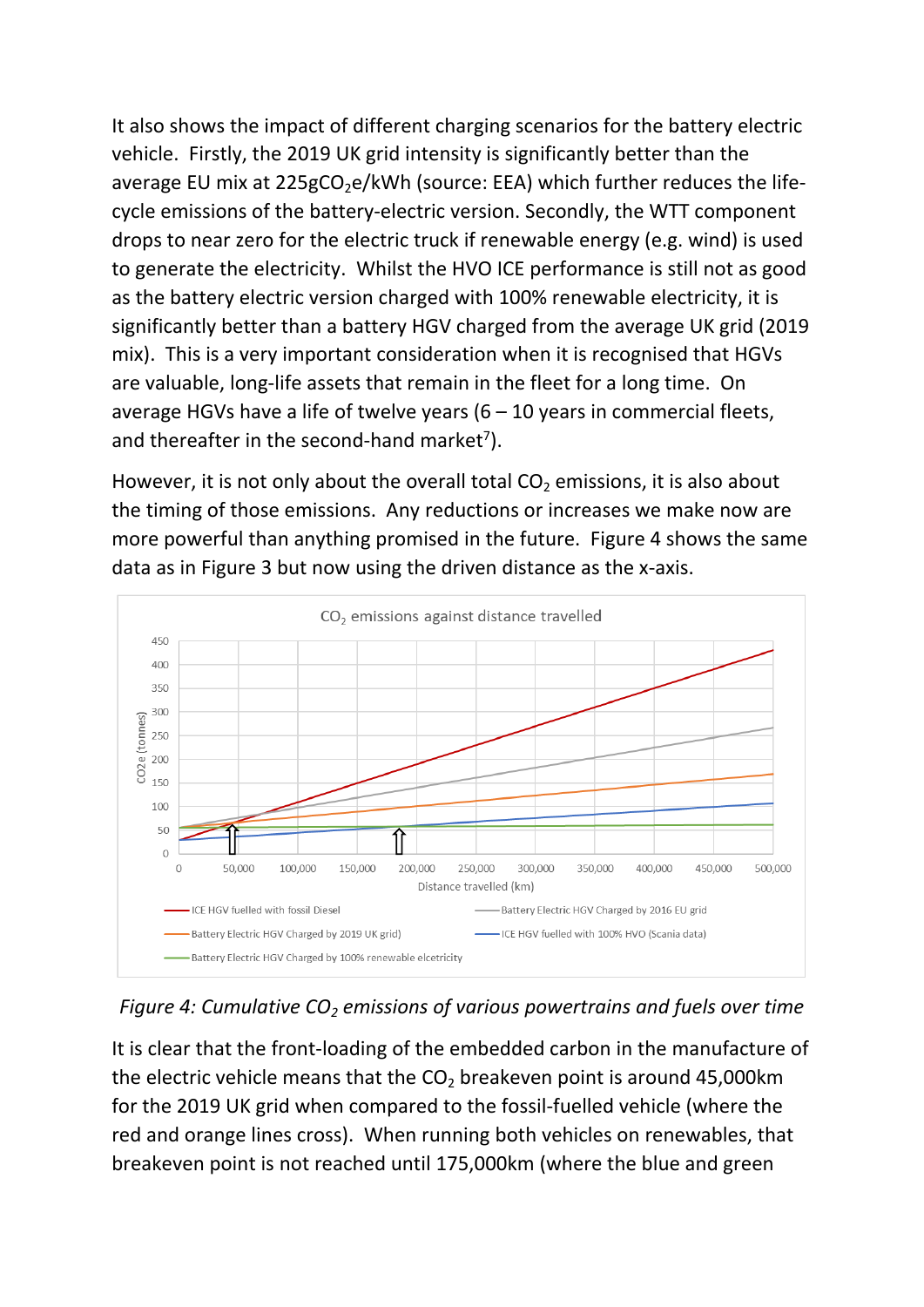lines cross) and both result in a huge reduction in overall  $CO<sub>2</sub>$  emissions. **However, we must recognise that electrification does not address the existing fleet (which will dominate for 2-3 decades) and anything we can do to reduce the GHG emissions associated with that should be embraced**.

### **Other considerations**

The above analysis makes the assumption that the battery pack is able to last at least 500,000km. If the battery pack has to be replaced during this period, the embedded emissions in manufacture will increase significantly.

The range of the electric version has been calculated to be ~300km based on the pack capacity of 300kW and Scania's declared energy consumption of 98.7kWh/100km including charge losses. The equivalent ICE HGV has a of ~600km based on the declared energy consumption of 25.5 litres/100km meaning that the electric version will require refuelling twice as often.

The carbon intensity of the UK electricity grid is improving all the time and so the in-use phase of the pure electric version can be expected to improve still further towards the 100% renewable data shown above.

It has often been cited that there is insufficient biomass to support application of sustainable fuels across all sectors and this has been used to dismiss the development and scale up of those fuels. Firstly, post-analysis performed by FuelsEurope<sup>8</sup> of a recent report published by Imperial College Consultants<sup>9</sup> concludes that there is sufficient biomass available to support aviation, marine and a share of road transport and so biomass availability should not be used as an excuse not to act.

Secondly, it is possible to incrementally increase the proportion of renewable fuels used as production capacity increases. Since other sectors will also have a requirement for sustainable biomass feedstocks, expansion of biofuels and their associated supply chains is a "no regrets" option. Drop-in fuels can be blended at any level, and high blends of biodiesel are widely used and could be supplied at the UK's network of filling stations serving HGVs. Figure 5 shows the impact these can have (note WTT and TTW have been combined into a single well-to-wheel (WTW) value that represents the in-use phase, based on the Scania data). This would enable us to start reducing  $CO<sub>2</sub>$  emissions from the existing fleet immediately whilst incentivising the scale up of the industry and providing a more managed transition.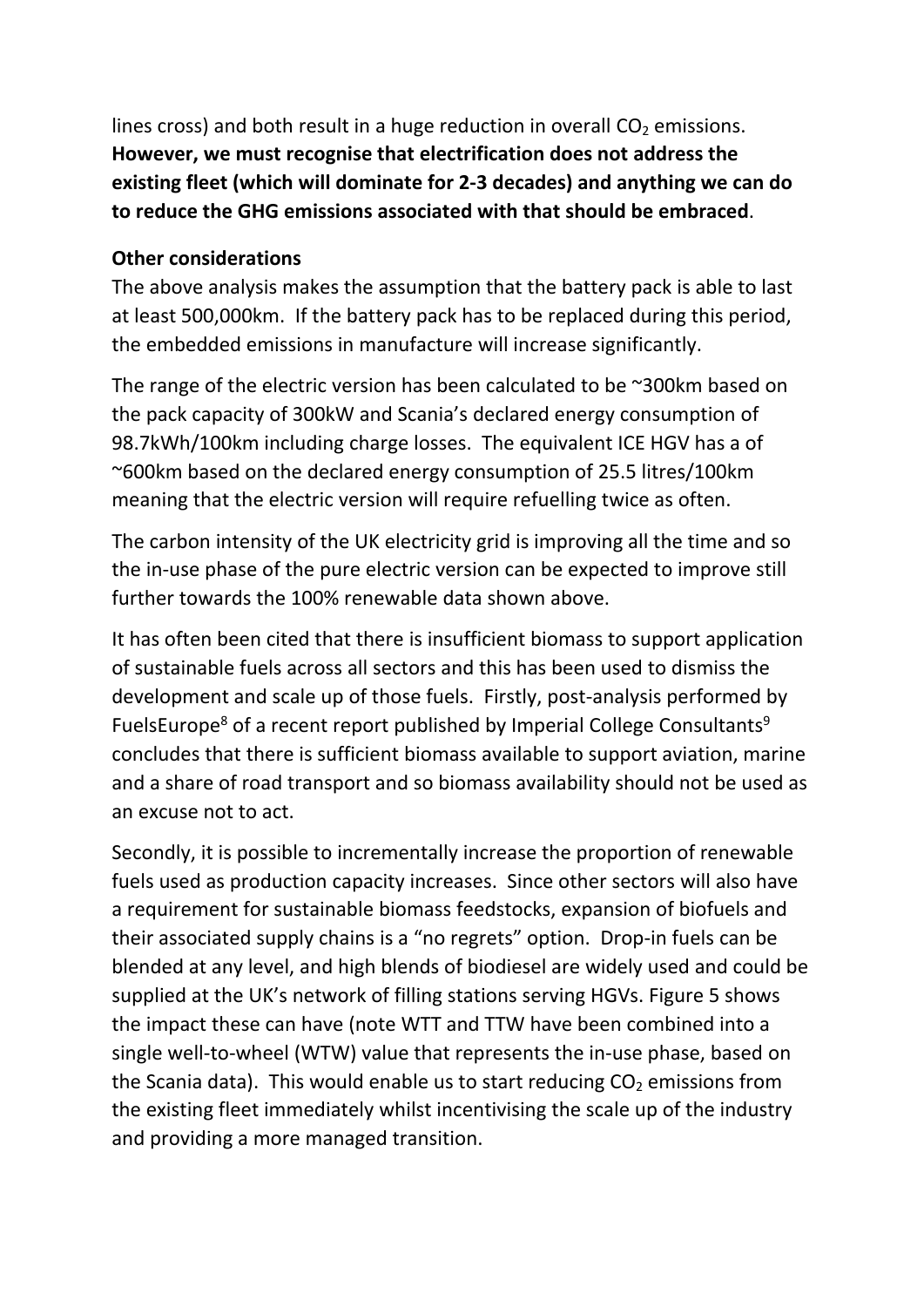

## *Figure 5: Effect of increasing the blend ratio of renewable fuel on CO<sup>2</sup> emissions*

Finally, although not part of this analysis, we should be acutely conscious of the additional  $CO<sub>2</sub>$  emissions associated with the construction of the infrastructure required to support any of these solutions. Existing infrastructure can be used for the liquid biofuels and the infrastructure for fuelling gas HGVs is already being rolled out at scale<sup>10</sup>. Of the gas dispensed to transport in 2020 93% was renewable (i.e. biomethane)<sup>11</sup>. It would be relatively easy for these to be converted to dispense hydrogen if necessary. However, very significant infrastructure will be required for electric charging and hydrogen production.

#### **Other sustainable fuels**

Whilst these specific Scania results relate to HVO, savings through the use of other renewable hydrocarbon fuels such as biomethane and biodiesel have been analysed, based on the Scania data.

A recent study published by Zemo<sup>12</sup> in October 2021 showed biomethane HGVs emitted 87% less GHG than the fossil diesel HGVs. When manure is used as a feedstock for biomethane production, a credit for avoided methane emissions results in a net negative  $CO<sub>2</sub>e$  figure. Figure 6 shows the comparison when applied to the Scania data.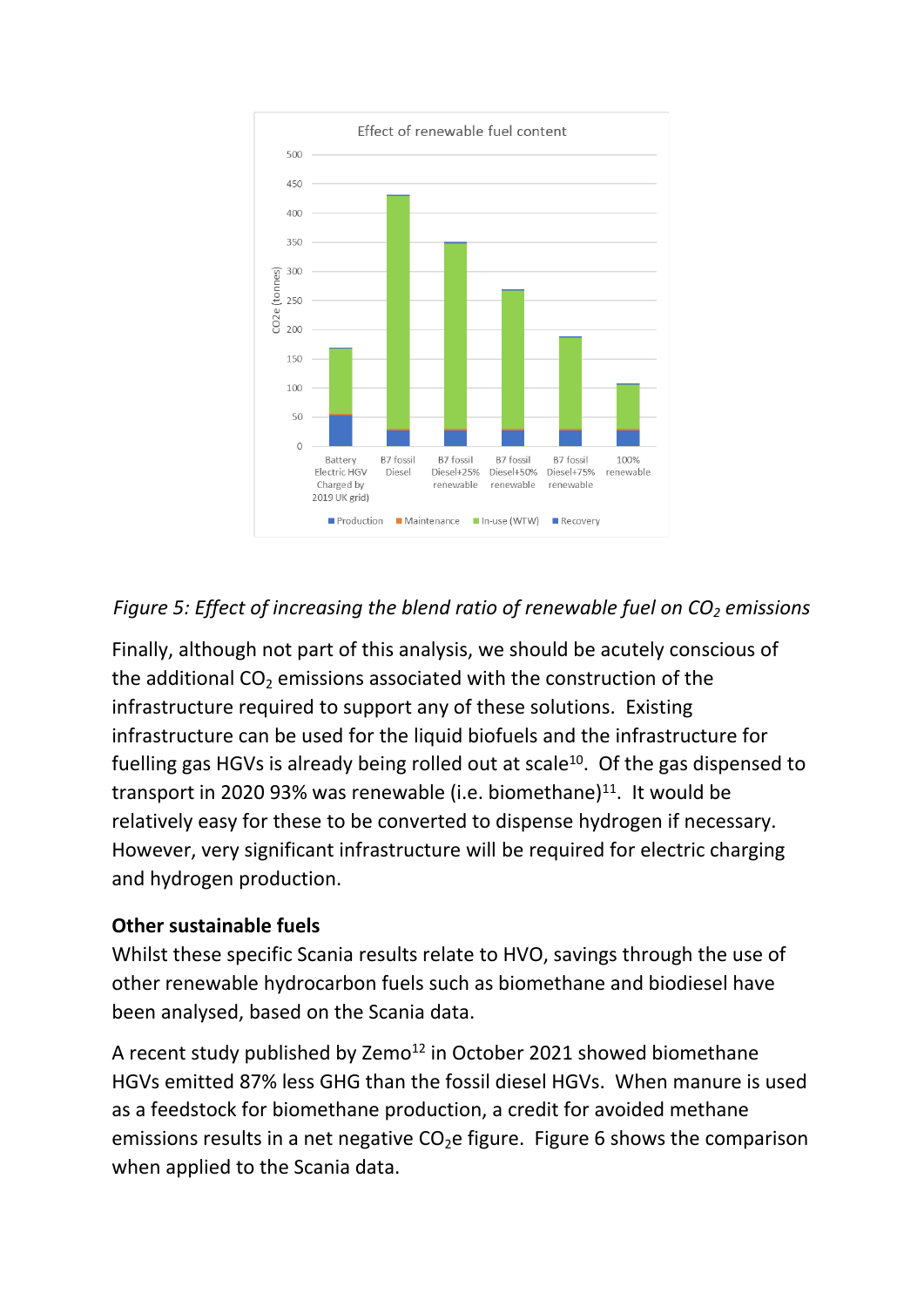The same Zemo study has shown that GHG savings of 83% can be achieved for biodiesel. These are also shown on Figure 6. For completeness, the same study showed that the WTT GHG savings associated with HVO were 93% (i.e. higher than the Scania data) and these data are included in Figure 6 to ensure source consistency.



## *Figure 6: Comparison of sustainable hydrocarbon fuels based on data from the Zemo Partnership*

It is clear all these biofuels achieve significant reductions in GHG emissions and they are all relatively easy to apply right now. However, with the current focus on banning ICE technology rather than fossil fuels, the industry is struggling with the business case to scale up and provide the volumes that are required.

Another potentially sustainable fuel is hydrogen, but the GHG savings associated with this are only really achievable if that hydrogen is green i.e. generated by the electrolysis of water using renewable electricity or biological methods rather than steam methane reformation (SMR). Blue hydrogen where the  $CO<sub>2</sub>$  emissions associated with SMR and similar processes are captured and stored is a step along the way but not a long term solution.

Using hydrogen in an ICE should not be overlooked as that removes the need (cost and weight) for the associated battery systems and the complex power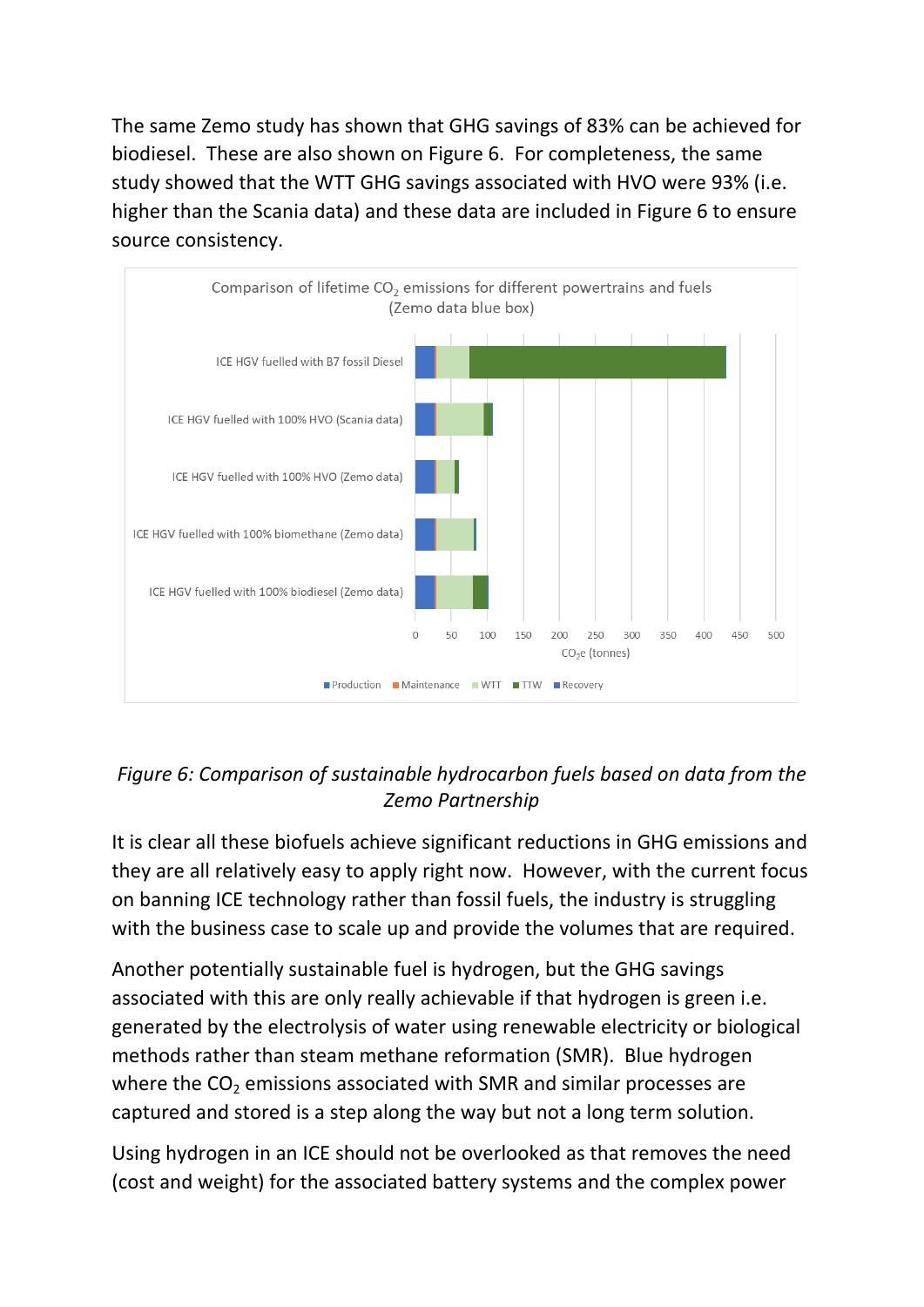electronics, motors and drives. Although better than a battery pack, the energy density of hydrogen is poor when compared to liquid hydrocarbon fuel. It also offers a more managed transition as existing ICE technology can be adapted to run on hydrogen, as recently announced by JCB<sup>13</sup>.

#### **Hybridisation**

The RTFA wholeheartedly supports the adoption of zero tailpipe emission capability in urban areas, something that a pure IC-engined vehicle cannot do even if running on sustainable fuel. However, rather reaching for the pure electric or fuel cell solutions for all applications, hybridisation offers a more pragmatic and potentially lower GHG emission solution. Striving for pure battery electric long haul freight vehicles drives the requirement for bigger and bigger batteries that add more weight, cost and embedded carbon to the vehicle inventory. Instead, an appropriately sized (plug-in) battery pack that is capable of a reasonable EV-only range will give those vehicles the ability to do the majority of their mission away from city centres on energy dense sustainable fuel, thereby minimising cost, weight and embedded carbon and maximising payload optimisation. This promising avenue of development is ruled out by the UK Government's approach.

#### **Conclusions**

There is no "one size fits all" solution to reduce GHG emissions from the road freight sector. Banning our way to net-zero is not a constructive approach as it stifles innovation and suppresses investment in solutions that could be viable now. Instead, we should be stimulating our way towards the portfolio of fuels and vehicles that will help us reach our goals.

A more balanced view incorporating a substantial contribution from renewable fuels could help us navigate a more constructive and complementary path that would have more significant impact on  $CO<sub>2</sub>$  emissions in the near future. This can be achieved as sustainable fuels are able to address the existing fleet, something electrification and fuel cell technology is unable to do.

Additionally, the current focus on tailpipe emissions takes no account of the life cycle impact and runs the risk of either shifting the burden out of our field of vision or somewhere else in the world, or both. Whilst this might look good on paper, it is purely a manifestation of the chosen system boundary - and there is only one system boundary that matters – the planet.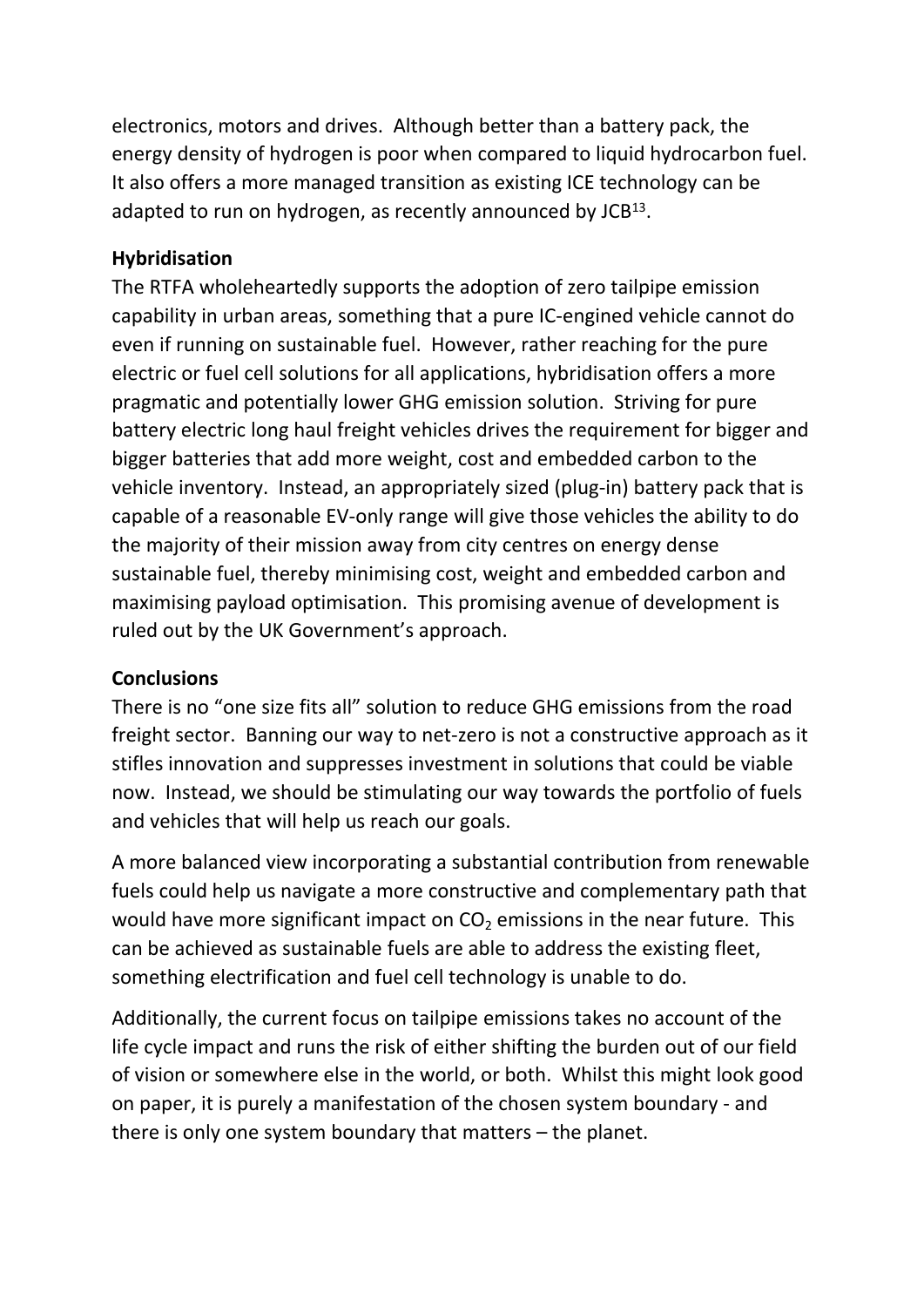Renewable fuels have a huge part to play and it is better to start doing something now even if it is not perfect. It represents a "no regrets" solution as there is nothing to lose. Conversely, doing nothing with the existing fleet will waste a huge opportunity to reduce GHG emissions in the short-to-medium term.

### **Recommendations**

The RTFA recommends:

1) The focus should be on progressively restricting the ability of HGVs to use high carbon intensity fuels until the point where the requirement is 100% sustainable renewable fuels. At that point all vehicles, regardless of when they were sold, would either have to be zero tailpipe emission or running solely on clean fuels.

This approach has the following advantages

- It sends a powerful and arguably clearer message to OEMs to develop net-zero vehicles than the approach set out in the Green Paper
- It addresses emissions from the legacy fleet as well as new and hybrid vehicles
- It enables OEMs to be more innovative in their approach, for example developing hybrid solutions which would be likely to have better life-cycle emissions performance (both in terms of GHG emissions and other environmental parameters)
- 2) Adoption of a life-cycle approach in determining future road freight policy in order to avoid the potentially disastrous consequences of shifting the GHG emissions burden out of our legislative field of vision or somewhere else in the world, or both.
- 3) Significant investment in renewable and sustainable fuels in order to:
	- a. Scale up the industry in order to provide the volumes required for road freight at an acceptable price-point
	- b. Enable us to minimise the amount of additional infrastructure required for the electricity and hydrogen-based solutions
	- c. Buy us time to install (and pay for) that infrastructure